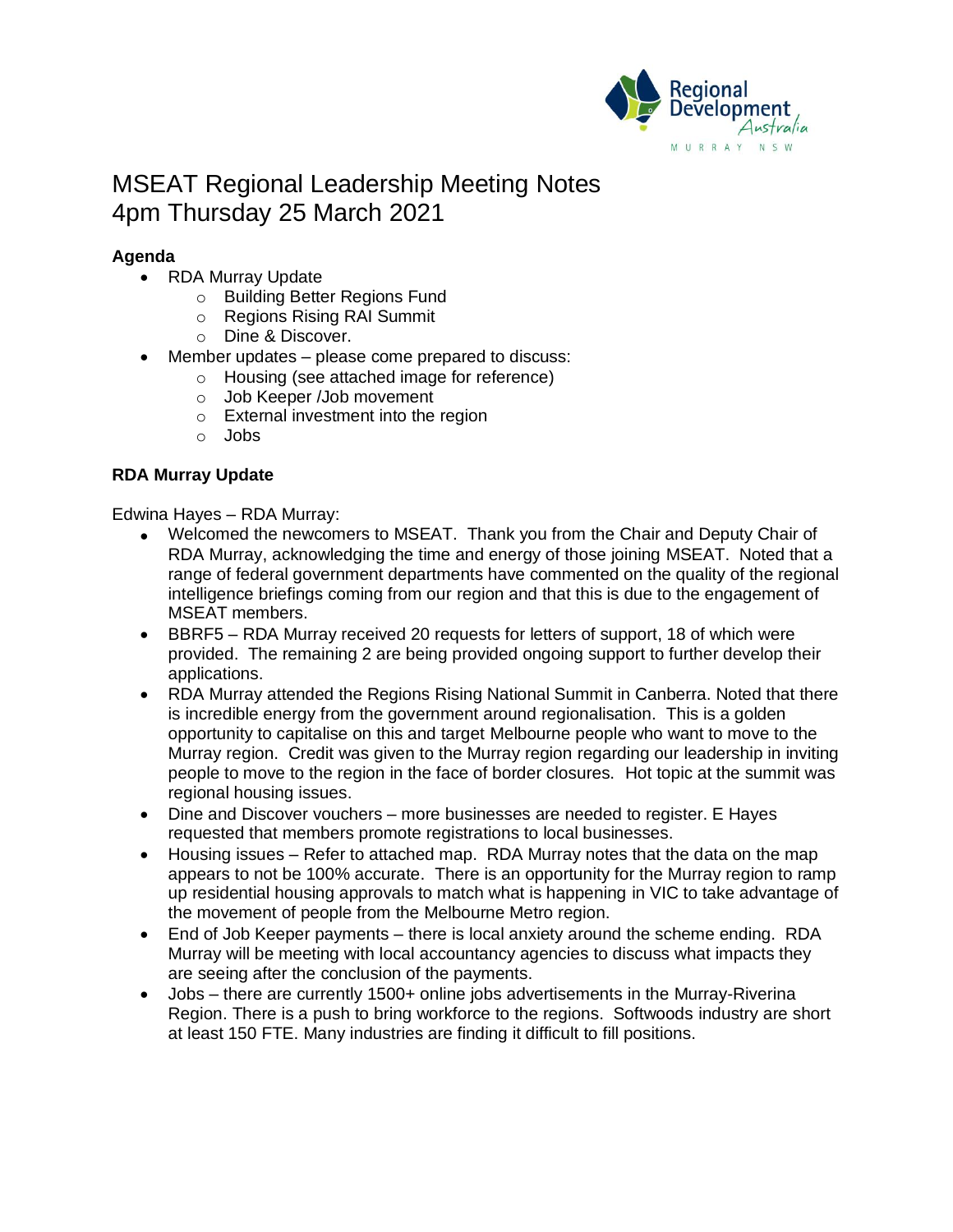

## **Member Updates**

#### **Dan Brear – NSW Farmers**:

- Working with the Softwood industry to ensure there are solid exclusions zones and protections in place so to we do not see a return to current conditions in 15 years' time.
- Some questions over Harvest labour. NSW is behind the 8-ball compared to others.
- Significant rate rises in Snowy Valleys Council region is of concern to members.
- In Coleambally, locals are feeling positive. There is little evidence of mice in that region. Looking to start seeding early.
- Further west, harvest is beginning, and the region is positive.
- Dine and Discover noted that some businesses struggling to get their systems up and running.

## **John Elgin - BEC**:

- Seeing a tonne of building activity and considerable interest into the region.
- Job Keeper is concern with several clients. Hearing rumours and some truth that people are not working right now because there is no incentive.
- Mental health people do not know what is happening and this is causing problems.
- A lot of start-ups in the region, possibly due to digital democratisation. May be a good thing that will have benefit for our community.
- Hosted a Lucy Bloom event. It was very well received. Girls are becoming increasingly interested in starting their own business.
- Noted a few hiccups with Dine and Discover registrations.

# **Norm Brennan – Edward River Council:**

• Agrees that the data on the housing map appears to be incorrect. Region has had minimal activity in development approvals for the last 2-3 years until last 6 months, with 3 new subdivisions approved. One of 9 lots and another with 21 lots, including 6 disabled homes. Seniors living project of 30+ houses.

#### **Ray Davy – Balranald Shire Council:**

- Jobs farming services in the next 12-18 months they need to place another 60-80 white collar staff. There is a requirement for housing for these staff. Working actively with them around the potential for increasing processing capacity in the shire. People are the biggest problem, so it is difficult to get \$80 mil of funding for production facilities.
- Significant demand in the social services sector. There is demand to build at least 100 houses in Balranald. How to incentivise private owners who are not motivated to develop their land? There is a lack of higher end housing and the cost of building is higher than market value.
- Mineral sands is ramping up and they are now significantly into construction phase. Iluka have moved into Euston exploration phase.
- Table Grape sector Euston at risk of losing crop as result of not being able to get workforce in to maximise output. Need more people for everything, not enough beds to house them.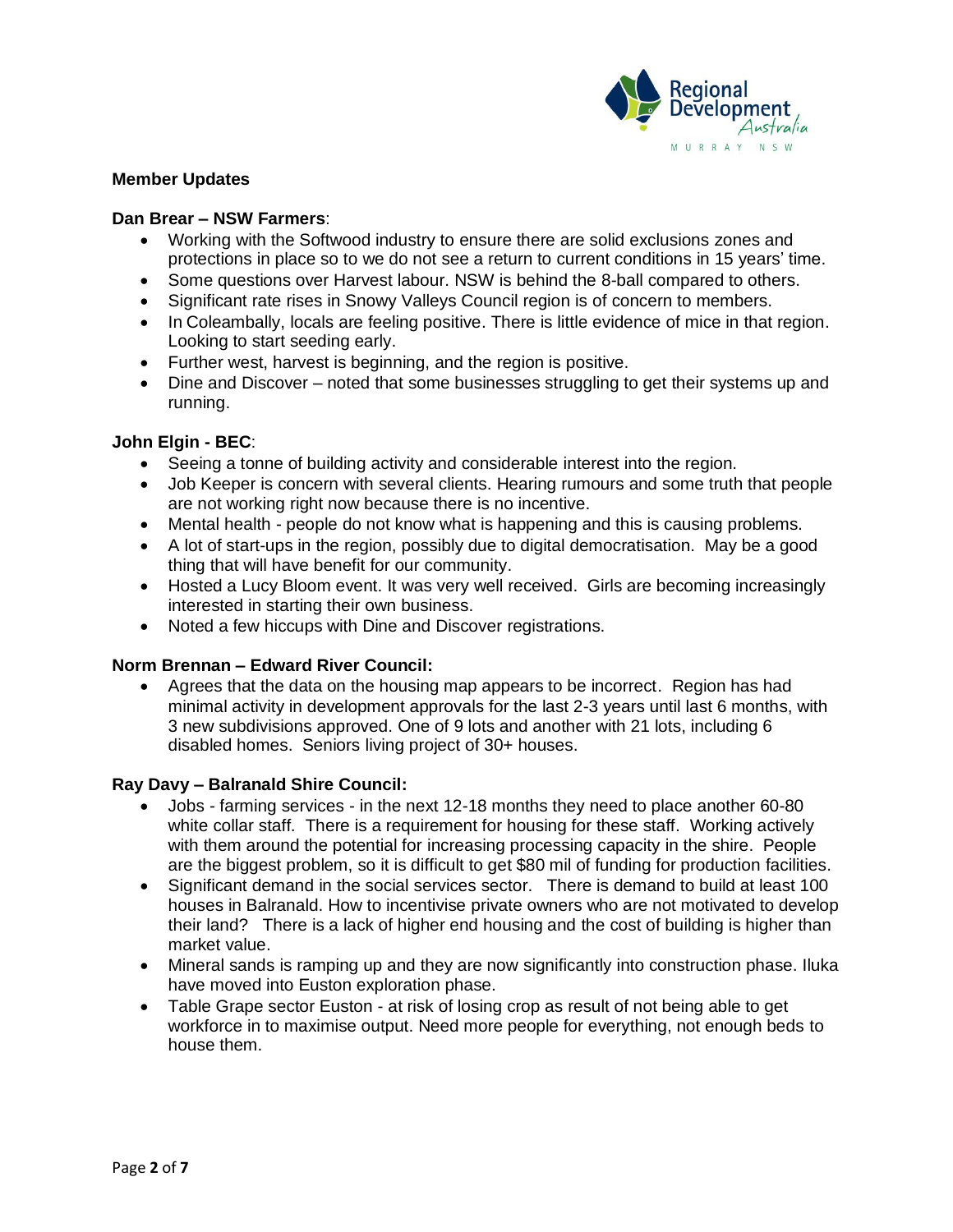

### **Glen Stewart – Robinvale:**

- Significant housing issues not enough existing housing stock. Struggling to get tenders for design and construction in the region.
- Up to 80 jobs coming into the region. Table grape growers are struggling to get workforce. Feels that regional areas have gone under the radar of the govt for 15 -20 years and now things are coming home to roost. Govt has announced \$55-60 mill worth of social housing planned but there is no workforce to build it.

#### **Michael Pisasale - MIL:**

• Currently working on 3 core focus areas - attracting water into the region, constructive solutions for basin plan threats and attracting funding into the region

## **Gerard Van Emmerik – Federation Council:**

- Planning approvals in 20/21 is \$19.5mill year to date. This is already \$4mill above the total for the19/20 fin year. There is almost no housing left in Corowa. There is planning for a 355-lot subdivision but it likely to take time. 400 lot subdivision in progress for Mulwala - 10-year period for development. Significant plans for Howlong also.
- Industrial land almost sold out in Corowa, interest high in Mulwala too.
- Seeing some local businesses expanding and smaller scale (30 employee) businesses moving from VIC - plastics, vertical farming. Some coming into the region are showing commitment to social enterprise and disability employment.
- Large employers are encountering issues with housing for workers coming into the region. e.g., Staunton need to accommodate 16 workers in the next month, and another 50 -70 more before the end of the year. They are looking at investing in accommodation houses - caravan parks etc to meet the need in the short term.
- Regional Tourism is booked solid into Easter, good for now. Operators are unsure how it will continue after Easter.

#### **Patrick Bourke - Federation Council:**

- North of the shire mice populations are a problem. There will be a lot of broadcast poisoning prior to seeding.
- Terrific season past season was record. Great position for sowing this year.
- Many full-time jobs available on properties. Several young families coming in, but not enough people. Housing is a problem - Lots of opportunity for rentals.

# **Chris Bilkey - Murray River Shire:**

- Terry Dodds new CEO of Murray River Shire.
- Housing up 40% in DA's year on year. 1st quarter is up on the previous quarter by same percentage. They have approved DAs for 800 housing lots. Many are already sold - mostly people coming into the area.
- Murray River Shire are struggling with is internal resources to manage increased level of DA applications. Building inspectors are finding it difficult to move over the border from NSW from VIC due to accreditation issues being prolonged and complicated. Lobbying state gov in VIC and NSW to simplify. DA processing issue has been bought into focus by the fact the \$25k govt grant has a challenging expiry date. MR are making applications to extend that period.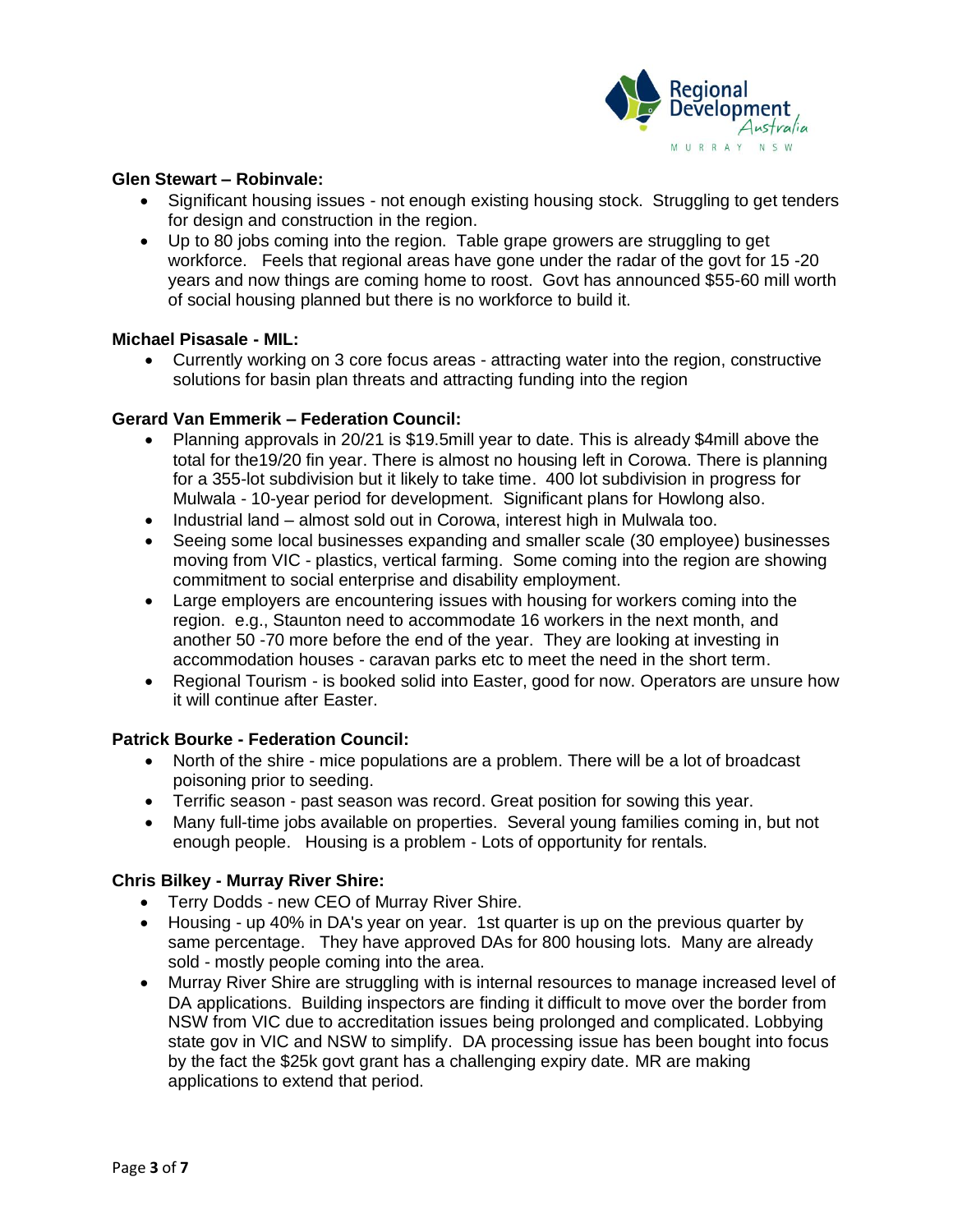

- Echuca Moama bridge official finish date is June next year, but the contractors are significantly ahead and predicting completion by December 2021.
- Echuca has run out of zoned land for residential and industrial development. The Shire has purchased 30ha of land along the Cobb Highway for industrial development.
- Tourism January was disaster but the bounce back has been phenomenal. Fully booked now.

# **Graeme Kruger - Rice Growers Assn:**

- 450,000 tonnes forecasted for this crop. Sunrice has run out of rice to mill right now and have moved staff to other areas. Next harvest has started.
- Underuse of water 375 gigalitres of underuse. Working with federal and state governments to address this. Some of the underuse is irrigator behaviours but some is response to the allocation system. Working with MDBA behind the scenes on their modelling.
- Vesting Review Rice Industry is the first and last single desk in Australia. It depends on NSW Legislation and only applies in NSW. The review of this statutory requirement being maintained is regularly undertaken, most recently in 2016. RGA are engaging with independent and community stakeholders, explaining what it is, how it works and encouraging Councils, RAMJO and community to put in a submission. The more submissions received and the more the community have to say the better.

#### **Robyn Ryan- Wentworth Council**:

- Strategic planning for up to 1000 new housing lots in Buronga and Gol Gol. 880 are currently in progress. Minimal quality rental stock existing in the area and houses selling within 2 days of coming on the market. Lots of people from the Melbourne area buying in the region.
- Dareton Land Use Strategy is currently on public exhibition.
- Aerodrome \$9.2 mil expansion.
- Murray Darling Association conference in May will be hosted by Wentworth council.

## **Marg Killalea - Greater Hume Shire:**

- Lots of housing interest from metro markets and interstate industrial land demand is high. This is a great opportunity to grow.
- Greater Hume Shire is a regional activator. New community strategic plans are being developed as the new councillors arrive.
- Noted document from RAI Regions Rising Summit "Regional Australia Inst strengthening liability. A tool kit for rural and regional communities looking to grow".
- Industrial land lots of interest for Jindera and Holbrook, all current stages have sold. GHS are working as hard as they can to fast-track subdivisions.
- Residential land the region is dependent on agriculture for economic activity and output but is changing to a commuting based rural lifestyle community. Interest for subdivision around Holbrook and Culcairn.

#### **Shane Sykes – Inland Rail:**

• Assessing labour needs for southern NSW - housing shortages were a problem prior to COVID-19 movement, now even worse. Working with NSW govt to have detailed labour skills analysis completed.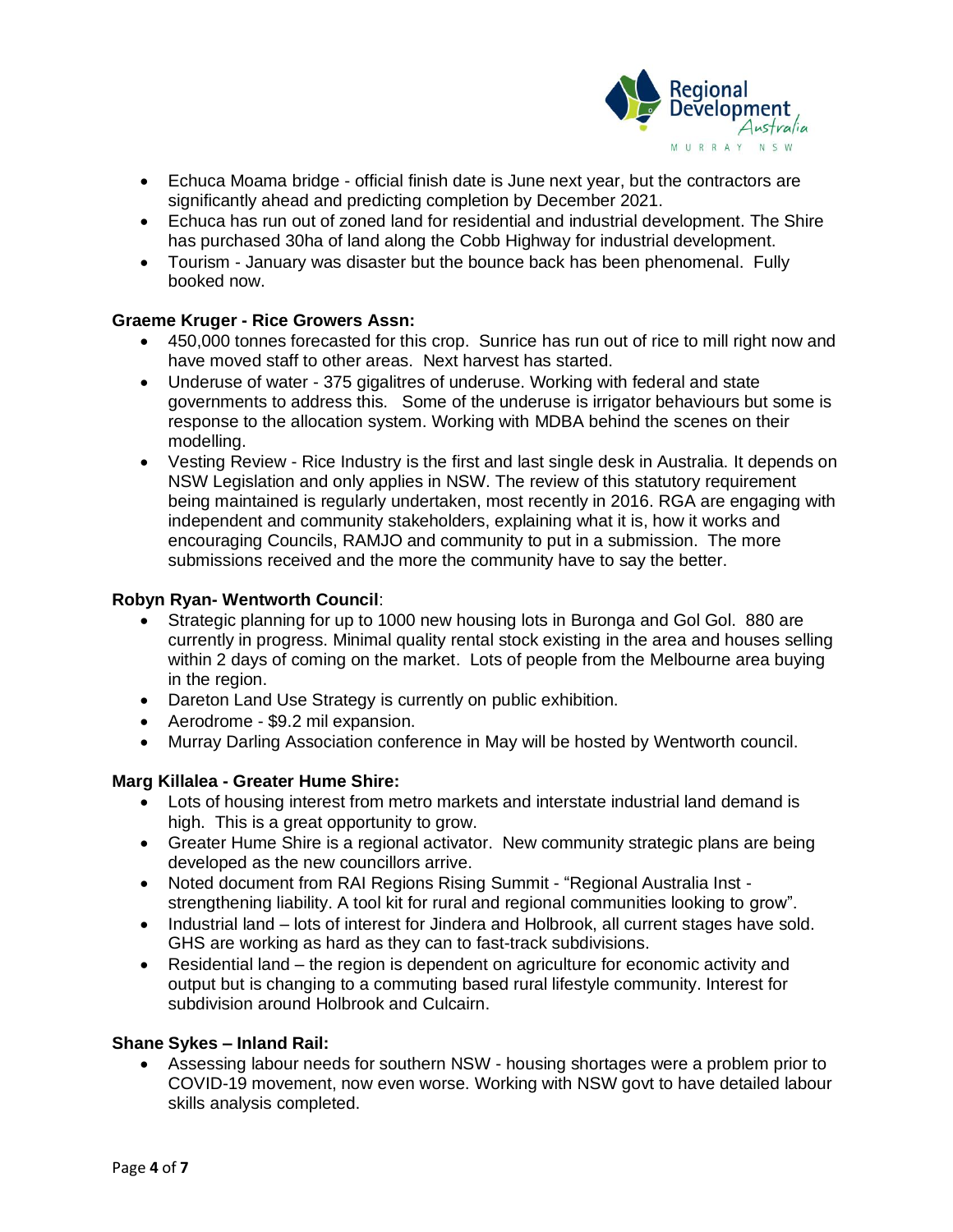

• Inland Rail Conference will be held in May in Albury. A great chance to sell the region.

## **Chris Stern – Justin Clancy's Office:**

- Cross border issues the Mutual Recognition Act has passed the NSW Parliament lower house today. This act will alleviate some of the cross-border issues on licencing businesses - RSA's, WWCC etc.
- Registrations for Dine and Discover in the Albury area there are 30 food businesses registered but only 3 entertainment sites. Requested that MSEAT member promote registration.

## **Josh Bergamin - Helen Dalton's office**:

- A feeling of optimism in the Griffith region.
- Regional Events Acceleration grant to attract big events \$20 mill. Encourages MSEAT members to discuss with Helen how it can help their regions.
- Labour shortages Housing shortage makes it difficult to attract people into the region and retain them - teachers, nurses etc. How do we make it more attractive to get people to settled and stay in the region when they come?

#### **Digby Jacobs – MDBA**:

- Will be recruiting more people to Mildura and Griffith offices.
- Recent concern around Murray water quality chemical load that hit Hume dam after fires – increased magnesium and iron in the water and dissolved O2 dropped. Meridian Energy assisted by boosting generation and will continue to partner MDBA in future.
- Season is looking ok. Hume at 47.7%. Hopefully, some relief for Menindee lakes ahead.

#### **Mary Hoodless – RDA Murray:**

- Thanked members for their feedback.
- Hearing that housing is a major challenge. Noted that it is an issue in Upper Murray too.
- Workforce issues in Upper Murray Softwoods do not have workforce for planting.
- Childcare/ children's services are also experiencing workforce issues.
- Seeing growth in the region but there are no services in place to support that growth.

# **ACTIONABLE COLLECTIVE PRIORITIES**

Edwina - Provide feedback to Aus Gov on incorrect housing approvals data and opportunities and impacts from regionalisation

All – email Edwina as business and industrial land, housing availability and jobs vacancy patterns change.

**Next Meeting** Thursday 29 April 4pm via zoom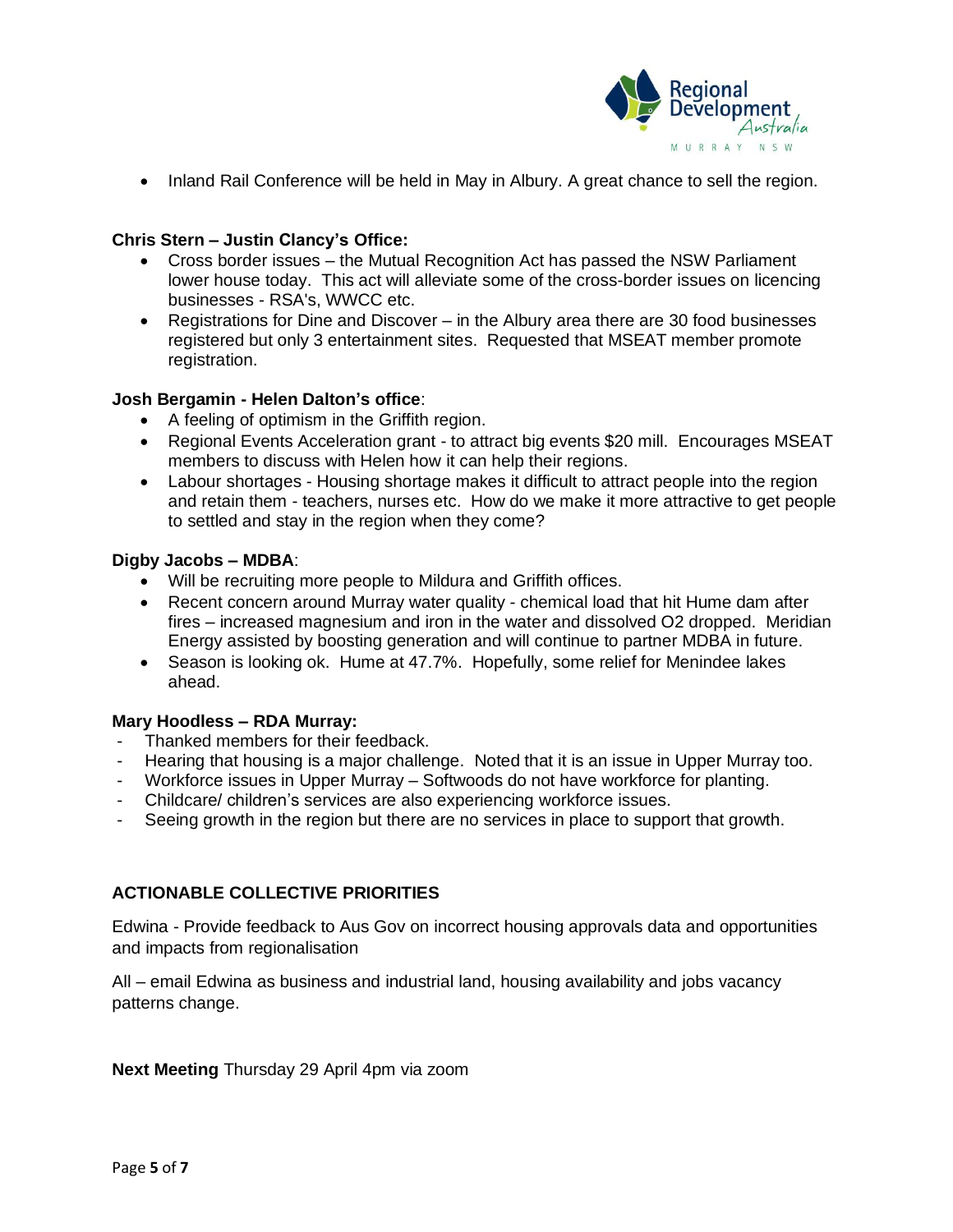

Please contact Edwina 0427267753 [edwina.hayes@rdamurray.org.au](mailto:edwina.hayes@rdamurray.org.au) for further clarification or information

# **Appendix 1. Information Shared from CHAT Record and follow up**

Noting the discrepancies discussed about ABS Q2 2020 Housing Development Approvals data map circulated, Marg suggested using the data cube. Here is that data by LGA excluding Albury. Source in Legend/website: [https://www.abs.gov.au/statistics/industry/building-and-construction/building-approvals](https://www.abs.gov.au/statistics/industry/building-and-construction/building-approvals-australia/latest-release)[australia/latest-release](https://www.abs.gov.au/statistics/industry/building-and-construction/building-approvals-australia/latest-release)



# **CHAT Summary**

Daniel Brear: Some questions over Harvest labour. NSW IS behind the 8 ball compared to others.

Marg Killalea: same site has data cube excel YTD NUMBERS for new dwellings, greater hume's figure is 40, which seems about right, (ie june 2020 to jan 2021)

Gerard Van Emmerik: From a Fed Council perspective, planning approvals in 20/21 is \$19.5mill year to date. This is already \$4mill above the total for the19/20 fin year